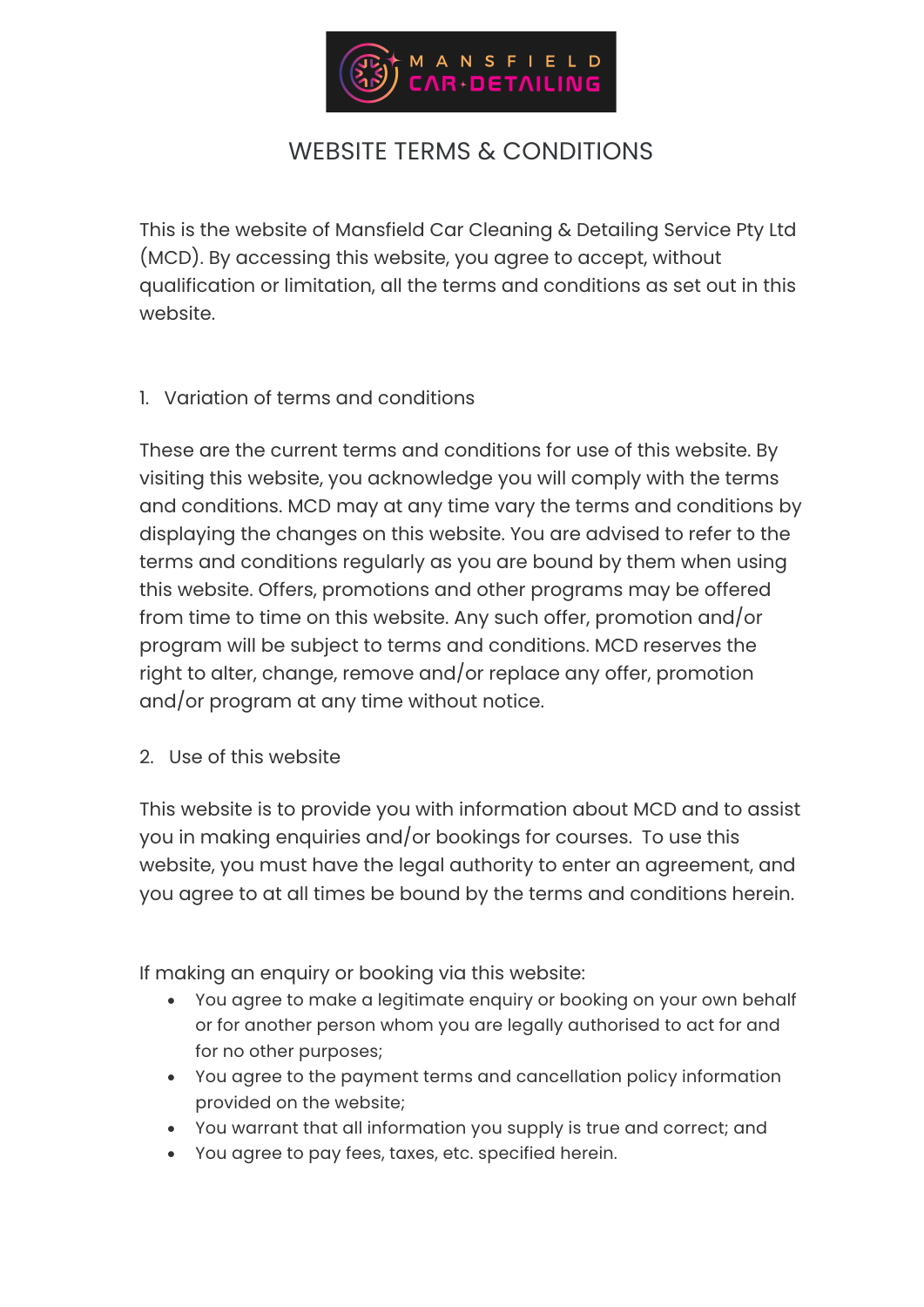### 3. Unlawful or prohibited use

As a condition of usage of this website you agree that you will not use this website for any purpose that is unlawful or in any manner which violates any rights of MCD or any relevant third party or associate of MCD or which is prohibited under the terms of use.

# 4. Copyright

This website and its contents are subject to copyright and other intellectual property rights whether registered or unregistered. Any other use of the content of this website is prohibited, including but not restricted to: Modification; Reproduction; Transmission; Performance; and/or Display.

#### 5. Trademarks

The MCD name and logo are subject to trademarks. The trademarks may not be used unless expressly permitted by an authorised NET representative.

# 6. Disclaimer

While MCD has reviewed this website to ensure that the information on this website is free from error, it does not warrant the accuracy, adequacy or completeness of the information contained in the website. Under no circumstances will MCD, its officers, employees, agents, contractors or its related entities be liable for any direct, indirect, incidental, consequential and/or special damages, claim, loss, loss of profits or expense whatsoever which may result from any access or use, or any inability to access or use of the site or in connection with any material.

# 7. Third party websites

This website may provide links with other websites operated by third parties. MCD does not monitor these websites and is not responsible for their content. If you link to another website you do so at your own risk. MCD makes no warranties regarding these websites.